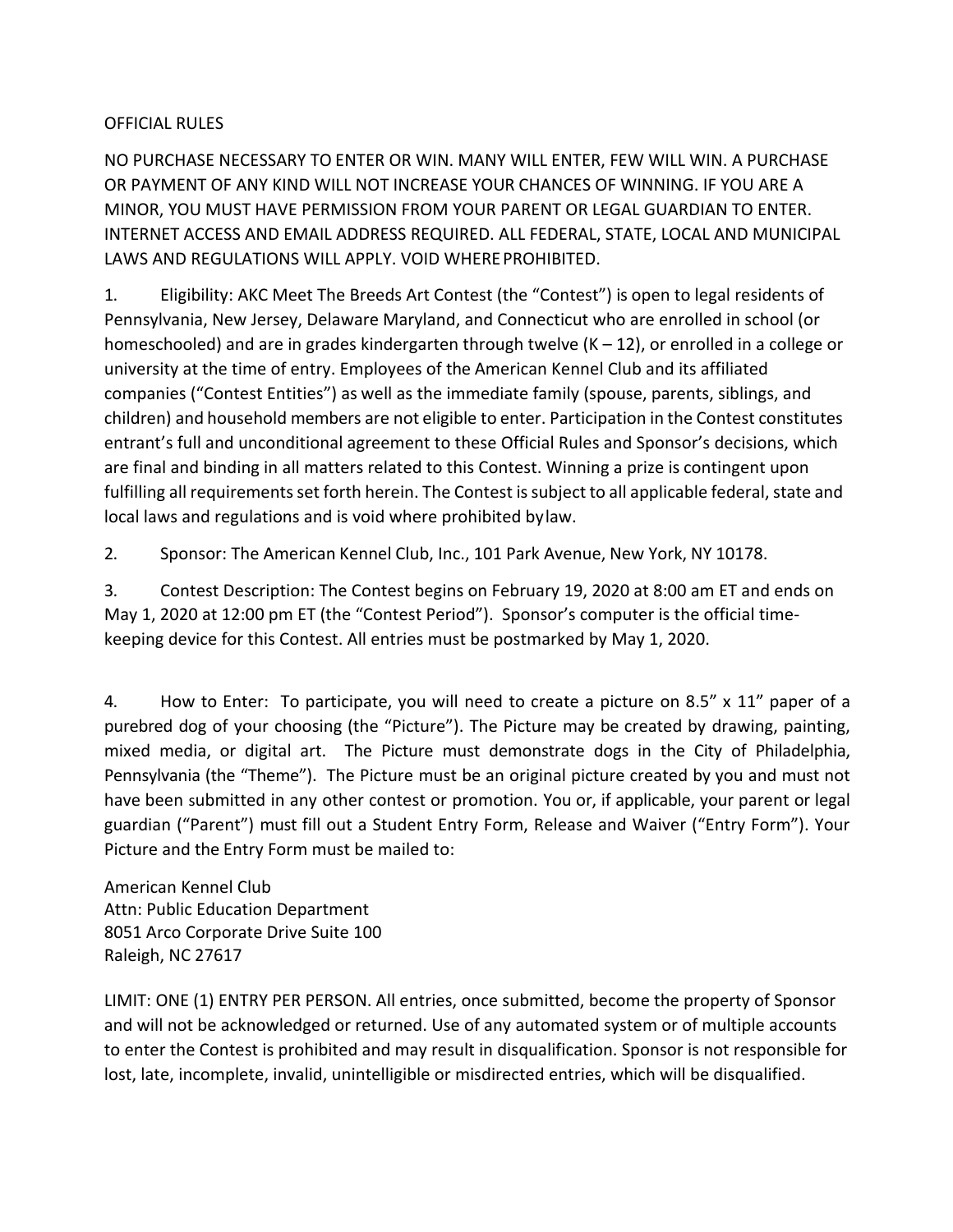5. Agreement to Official Rules and Policies: By participating, entrants and Parents agree to abide by and be bound by these Official Rules. The decisions of the Sponsor are final and binding in all respects. Winning a prize is contingent upon fulfilling all requirements set forth herein.

6. Winner Determination: The entries will be split up into four (4) grade categories (each, a "Grade Category"): K-5, 6-8,9-12 and college/university. Once all entries have been submitted, they will be judged by a qualified panel of judges (to be selected by Sponsor in its sole discretion) at the conclusion of the Contest Period based on the following judging criteria:

Creativity (40%)

Fit to Contest Theme-Dogs in the City of "Philadelphia" (30%)

Quality of Picture (30%)

Each entry will be assigned a score for each judging criteria. The fifty (50) Pictures from each Grade Category with the highest scores (the "Finalists") will be displayed at the Meet the Breeds event, June 6 and 7, 2020 in Oaks, PA. By submitting an entry, each entrant and, if applicable, Parent agreesto have entrant's Picture displayed at Meet the Breeds. The one (1) Picture from each Grade Category with the highest score will be deemed the potential winner for that Grade Category (subject to verification and compliance with these Official Rules) (the "Category Winner"). In the event of a tie for a potential Category Winner, the head judge will select the potential Category Winner based on Creativity of the Picture.

7. Winner Requirements: On or about May 11, 2020 Sponsor will send via e-mail a notification to you or, if applicable, the Parent of the Finalists and Category Winners. Each entrant and, if applicable, Parent will be required to take the specified steps provided in the message within forty-eight (48) hours of receiving the win notification. If the entrant or, if applicable, Parent of a potential winner of any prize cannot be contacted, fails to respond within the required time period, fails to provide the required documentation/assurances, or does not comply with these Official Rules, the potential winner will be disqualified and forfeits the prize. If a prize is forfeited or returned as undeliverable, Sponsor may award the applicable prize to a runner-up who received the next highest score. Each potential winner or, if applicable, winner's Parent agrees to indemnify Sponsor, Released Parties(as defined in Section 11) and any licensee of Sponsor against all claims, damages, liabilities, and expenses (including reasonable counsel fees and legal expenses) arising out of any breach of these terms. Prizes will be mailed to the Parent of the winners within 4 - 6 weeks after the end of Contest Period.

8. Prizes: There will be one (1) first-place prize in each Grade Category (i.e. four (4) prizes) and prizes for each Finalist (i.e. two-hundred (200 ) Finalist prizes).

The first-place prizes are as follows: \$50 Amazon gift card (Approximate Retail Value ("ARV"): \$50.00).

Finalist Prizes- Ribbon (ARV) \$2.00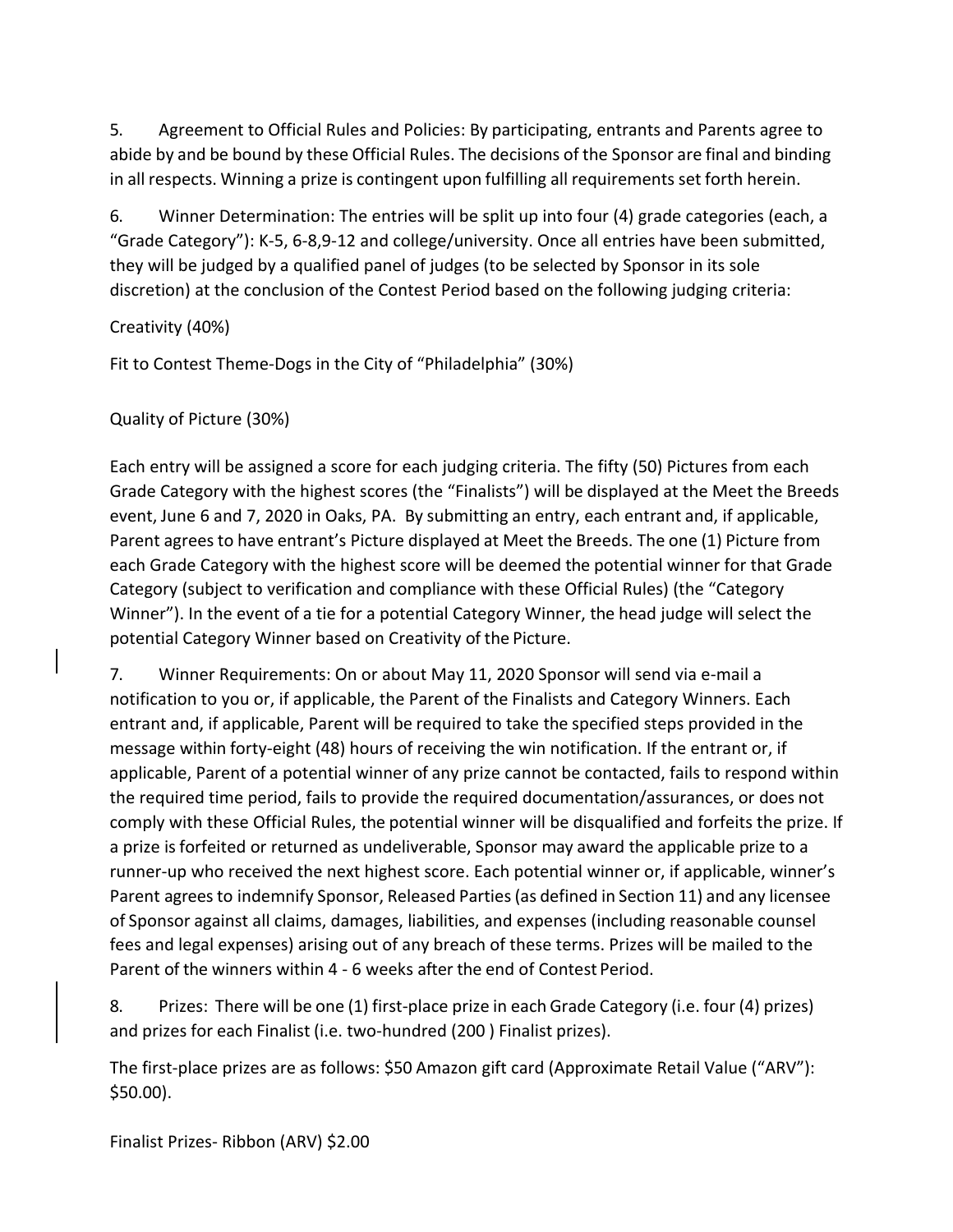Prizes are awarded "as is" with no warranty or guarantee, either express or implied. No substitution, exchange or transfer of prize by any winner is permitted. Prizes cannot be redeemed for cash. Sponsor reserves the right to substitute any prize for one of equal or greater value, at its sole discretion. Each prize winner is responsible for all travel, travel costs, taxes and fees associated with prize receipt and/or use. Limit: one (1) prize per person except Category Winners will receive one (1) first-place prize and one (1) Finalist prize.

9. License to Use Entries: By entering the Contest, all entrants and Parents grant an irrevocable, unconditional, perpetual, worldwide, non-exclusive right and license to Sponsor and each of its designees to use entrant's Picture and entrant's first name, age, likeness, prize information, grade, name of school, city and state of residence in connection with the Contest, for advertising, promotional and other purposes, in any manner, in any and all media, now or hereafter devised without further consideration, notification or permission.

10. General Conditions: Sponsor reserves the right to cancel, suspend and/or modify the Contest, or any part of it, if any fraud, technical failures, human error or any other factor impairs the integrity or proper functioning of the Contest, as determined by Sponsor in itssole discretion. In such event, Sponsor, in its sole discretion, may elect to hold a random drawing from among all eligible entries received up to the date of discontinuance for any or all of the prizes offered herein. Sponsor reserves the right, in its sole discretion, to disqualify any individual it finds to be tampering with the entry process or the operation of the Contest or to be acting in violation of the Official Rules of this or any other Contest or in an inappropriate, unsportsmanlike or disruptive manner. Any attempt by any person to deliberately undermine the legitimate operation of the Contest may be a violation of criminal and civil law, and, should such an attempt be made, Sponsor reserves the right to seek damages from any such person to the fullest extent permitted by law. Sponsor'sfailure to enforce any term of these Official Rulesshall not constitute a waiver of that provision.

11. Release and Limitations of Liability: By participating in the Contest, each entrant and Parent agrees to release and hold the Contest Entities and their respective related companies, parents, subsidiaries, affiliates, and their respective agents and agencies, promotional partners, prize partners, and their respective officers, directors, employees and agents (collectively, the "Released Parties") from and against any claim or cause of action arising out of participation in the Contest or use of the prize, including, but not limited to: (a) unauthorized human intervention in the Contest; (b) technical errors related to computers, servers, providers, or telephone or network lines; (c) printing errors; (d) errors in the administration of theContest;

(e) late, lost, stolen, illegible, inaccurate, delayed, misdirected or undeliverable, posts, email, mail; or (f) injury or damage to persons or property which may be caused, directly or indirectly, in whole or in part, from entrant's participation in the Contest. Each entrant and Parent further agrees that in any cause of action, the Released Parties' liability will be limited to the cost of entering and participating in the Contest and in no event shall the Released Parties be liable for attorney's